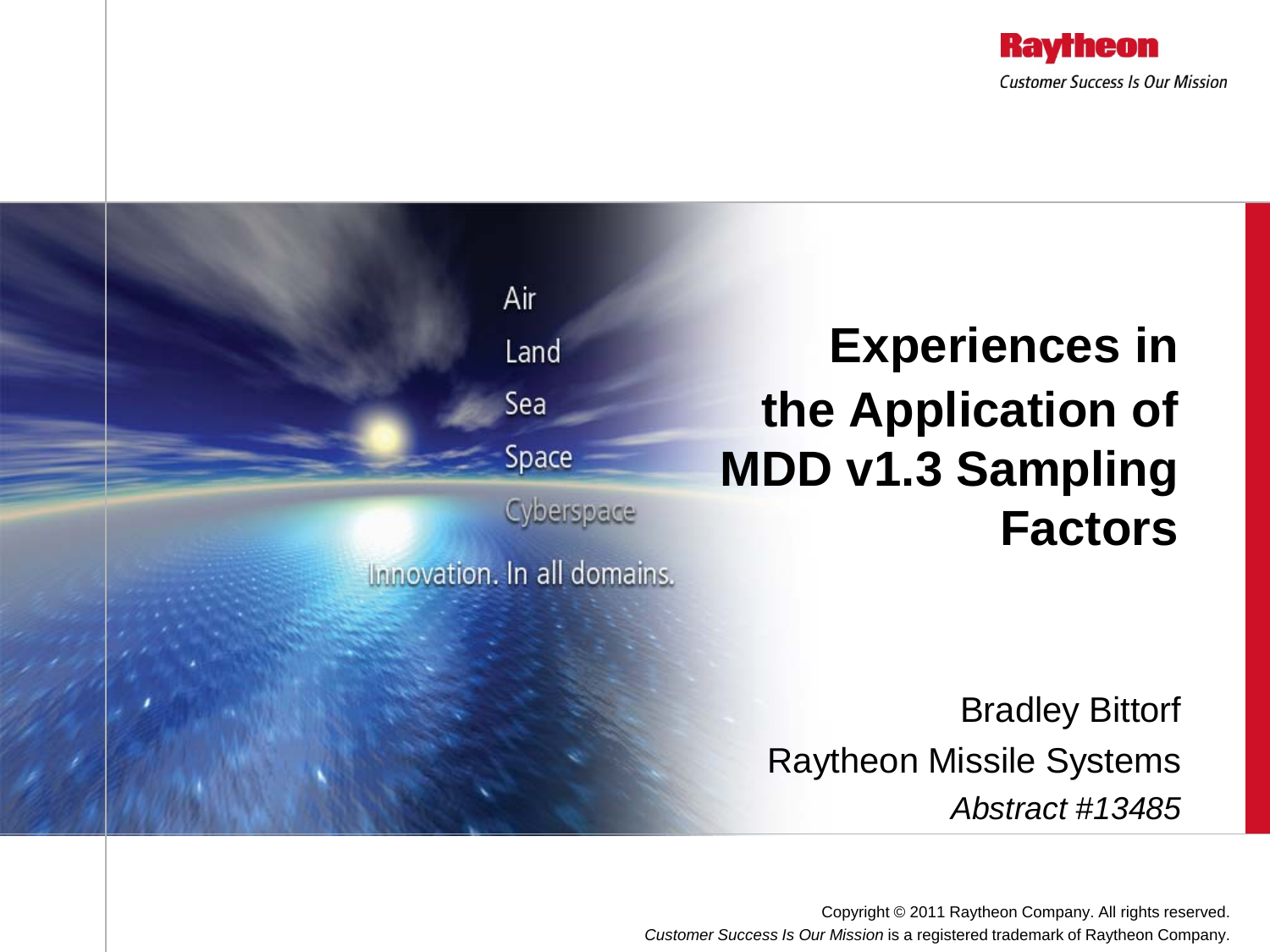## **Topic Overview, Objectives**

- Raytheon Missile Systems Organizational Unit overview
- About the v1.3 Method Definition Document (MDD) scoping and sampling provisions
- Case study: RMS' experience with applying scoping and sampling
- **Experiences and Lessons**
- **Questions**
- **Biography**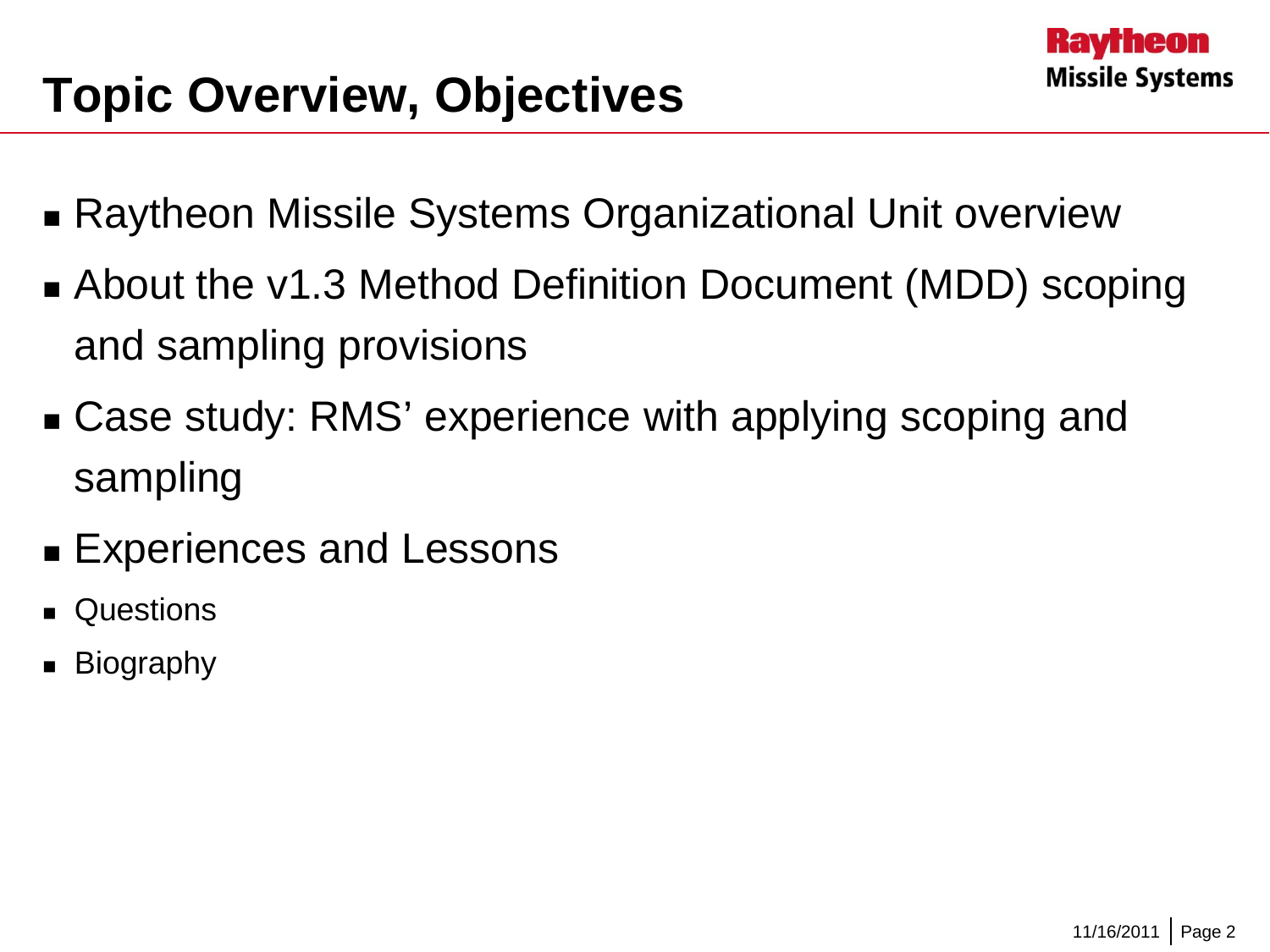#### **Raytheon Missile Systems CMMI ® Background**

- **Raytheon Missile Systems** 
	- One business of Raytheon
		- Characterized by high-volume, complex systems--"Rocket Science"
		- A large organization
	- Appraised at Maturity Level 5 for CMMI® for Development version 1.2 +IPPD in 2009
	- Next appraisal in 2012
		- Selected CMMI-DEV v1.3 using v1.3 of the Method Definition Document (MDD)
		- To use MDD v1.3, we must satisfy the scoping and sampling provisions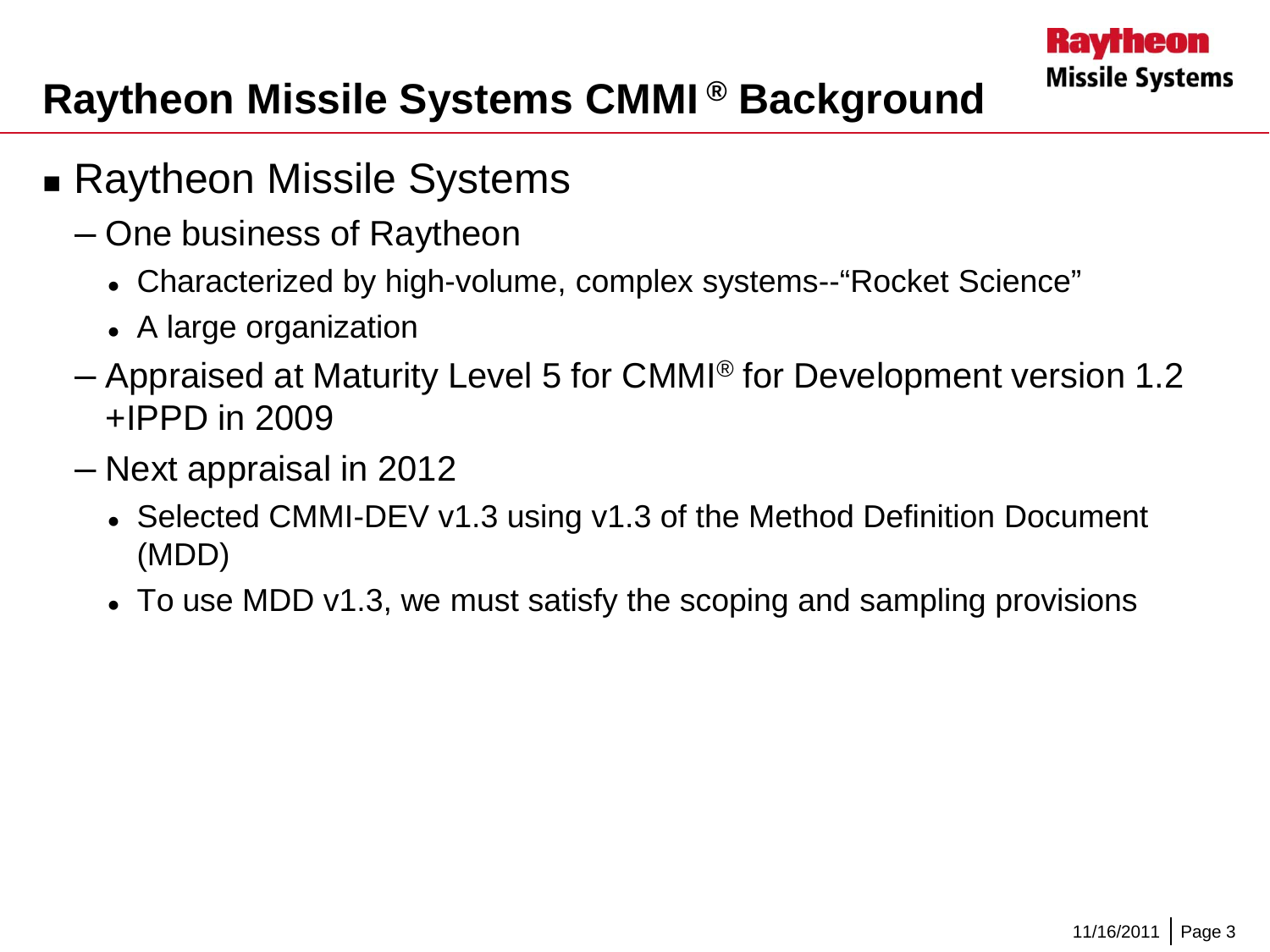### **Summary of v1.3 Sampling and Scoping**

- **NDD** version 1.3 calls out scoping and sampling in section 1.1.4 (Implementation Guidance)
- How does this guidance affect my organization? (How bad is it?)
	- Sources of information
		- Software Engineering Institute (SEI) webinars
		- SEI staff and others at conferences
		- Lots of reading of the MDD and its appendices
		- Try things
		- Ask questions!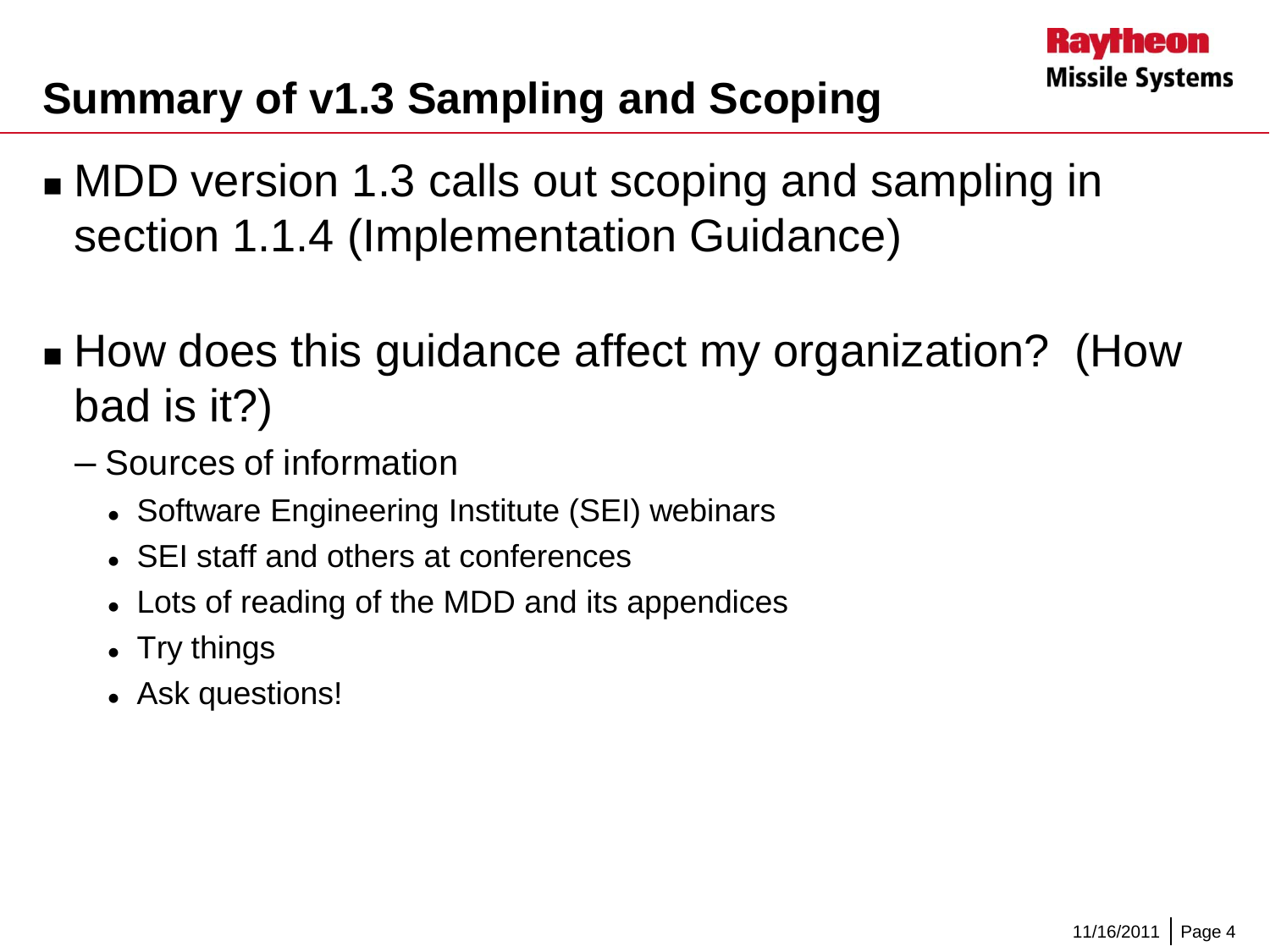# **Applying MDD v1.3 Sampling Factors**

- Sampled projects / basic units (always were) representative of the *Organizational Unit* (OU)
- Define and evaluate dimensions which cause behavior within OU to vary
	- Set of required (to be considered) *sampling factors* is described in MDD Appendix F
	- Select those sampling factors which make a difference in process execution in your OU
		- Use sampling factors to determine your *subgroups*
	- Determine whether *support functions* exist in your organization
	- Use selected sampling factors, subgroups and support functions to construct a representative sample of your OU
		- Document these in your appraisal plan and package
		- Might result in more, or fewer, instantiations than appraisals conducted under MDD v1.2

Note: Terms in italics can be found in MDD glossary For instance, "Basic Unit," "Sampled Basic Unit (SBU)," "Support function," "[Sampled] Subgroup"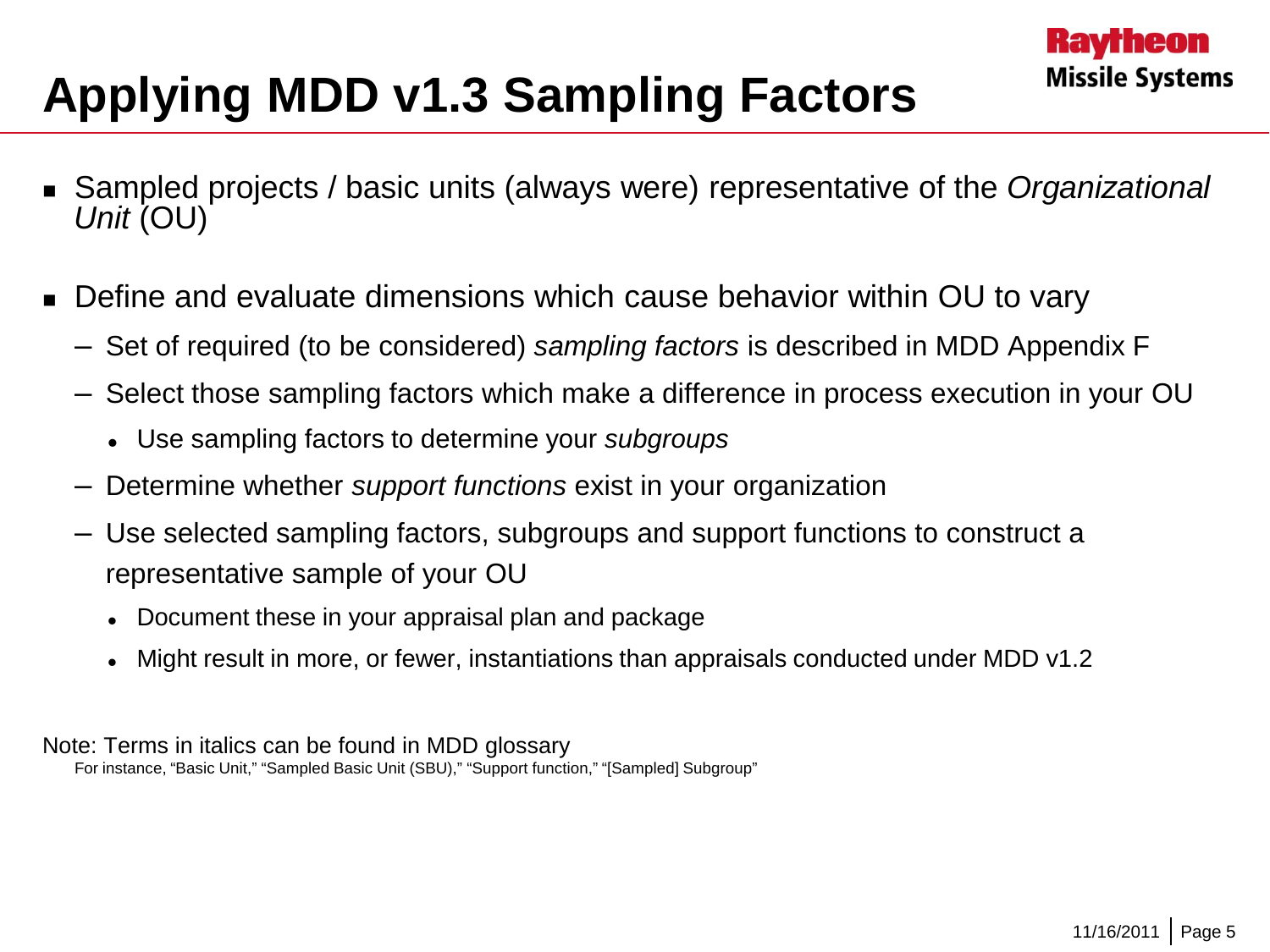#### **Tips for Applying the v1.3 Sampling and Scoping Provisions**



- Become familiar with the case studies in MDD Appendix F
- Gather information about your OU
- Construct various scenarios related to your own organization
	- Remember to base appraisal objectives on your goals
	- Peer review
	- Have others ask questions
	- Iterate as necessary
- Vary parameters and OU dimensions to see how factors affect your appraisal
	- Constraining the OU is a useful tool
		- You may find that two appraisals is a better solution than one big appraisal
- Declare and use appropriate support functions to reduce instantiations
	- Effort is required to initially adjudge whether appropriate to declare a support function
	- Probable effort savings over the appraisal life cycle
- Don't give up!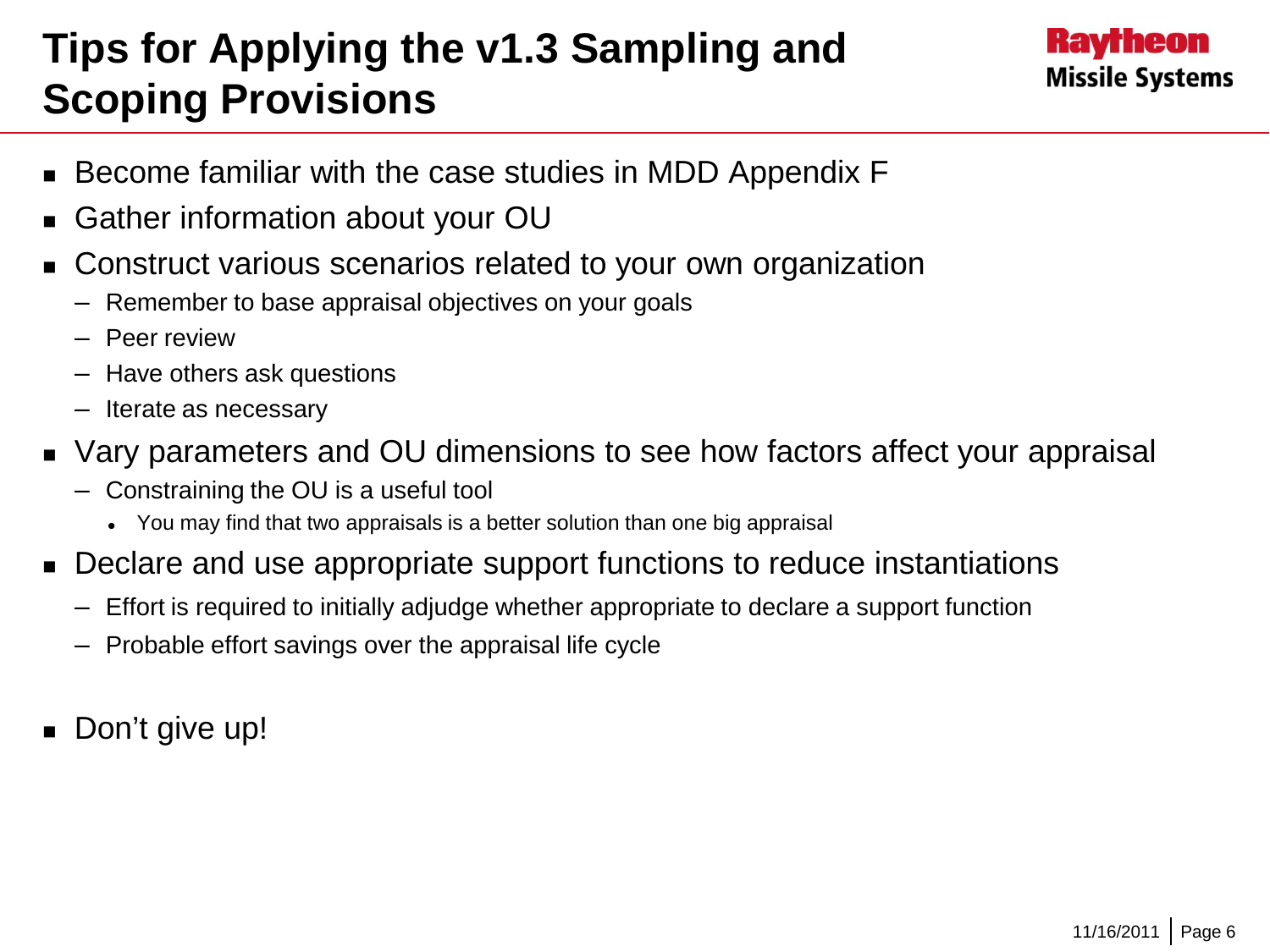### **Once Approach is Decided, Share with Stakeholders**



- **Share approach with lead appraiser** 
	- Process will be iterative
	- Don't assume your lead appraiser has already applied all the provisions of sampling and scoping at other sites
		- Your OU is (probably) unique
- **Share with appraisal team** 
	- Also iterative process
	- Start with internal team members
	- Use internal members to educate external team members
	- Involve all members of team
		- Including any who don't often lead
		- Ensure understanding and buy-in
- **Share with other stakeholders** 
	- Appraisal team members can brief sponsors, managers, basic unit leaders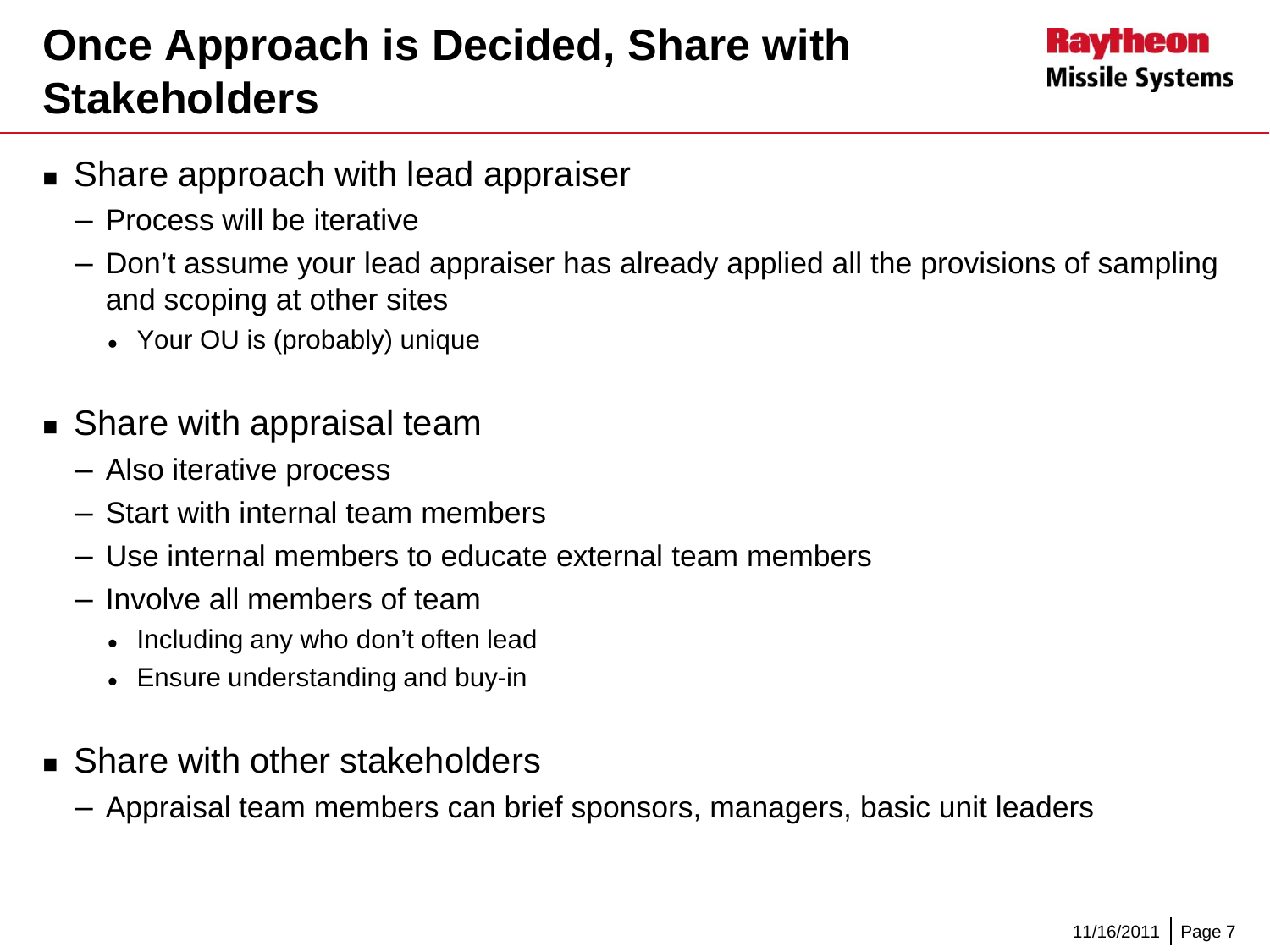## **Sampling Factors to be Considered**

- **The MDD requires organizations to construct a** representative sample of the organization. Sampling factors serve to identify meaningful differences in the conditions under which work is performed in the organization. The following sampling factors must be considered:
	- Location
	- Customer
	- Size
	- Organizational Structure
	- Type of work
	- [Others]

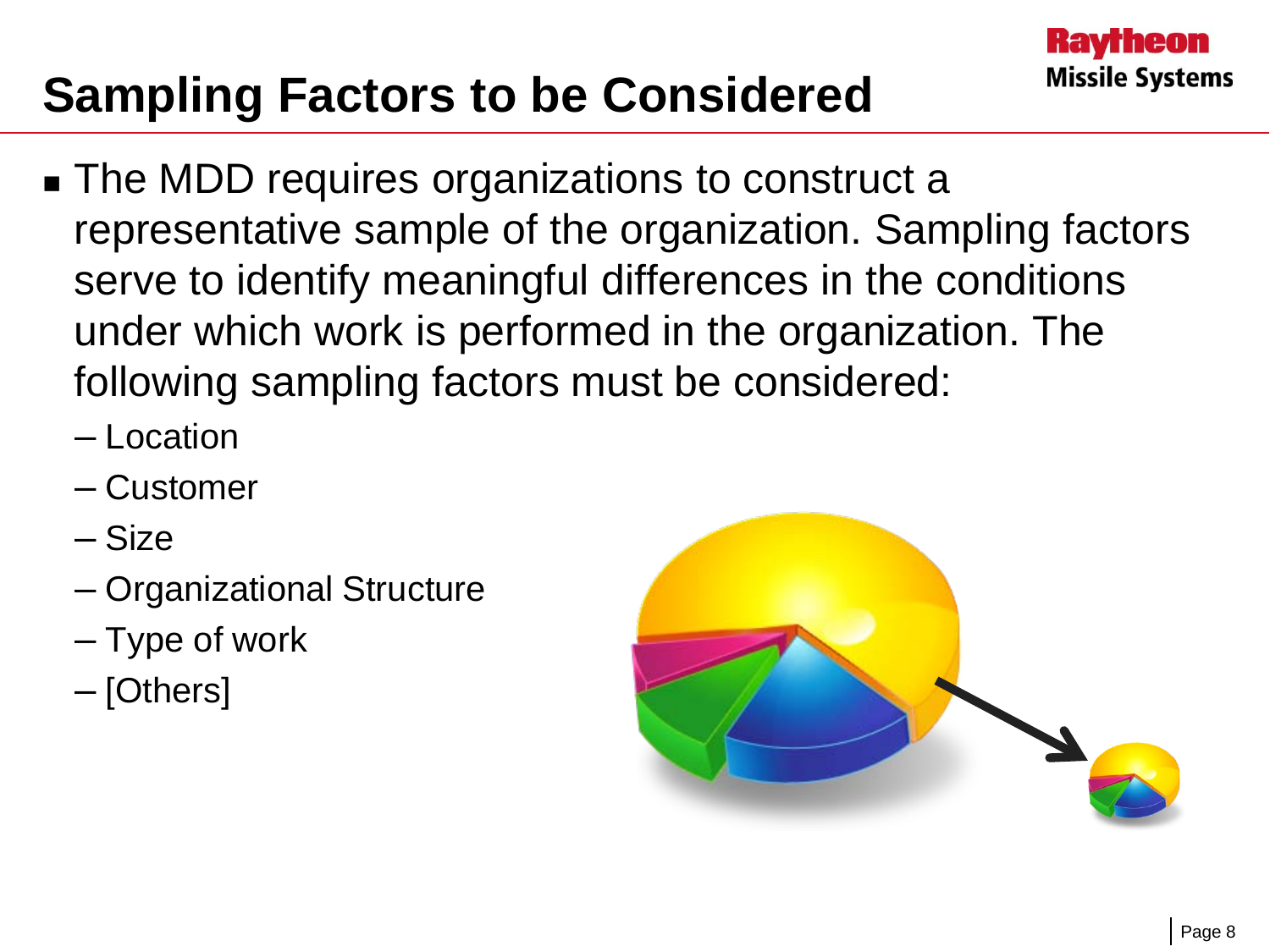## **Case Study: RMS Application of SEI Sampling Factors**



RMS appraisal team considered the potential influential contributors to variation in the conditions under which our work is performed.

| <b>Sampling Factor</b>          | <b>Applicability to RMS</b>                                                  |
|---------------------------------|------------------------------------------------------------------------------|
| Location                        | Single location, scope of appraisal is defined as<br>"RMS, Tucson, Arizona." |
| <b>Customer</b>                 | <b>Product lines account for different customers.</b>                        |
| <b>Size</b>                     | Period of performance accounts for size.                                     |
| <b>Organizational structure</b> | <b>Product lines account for different organizational</b><br>structure.      |
| <b>Type of work</b>             | Tiers account for the type of work.                                          |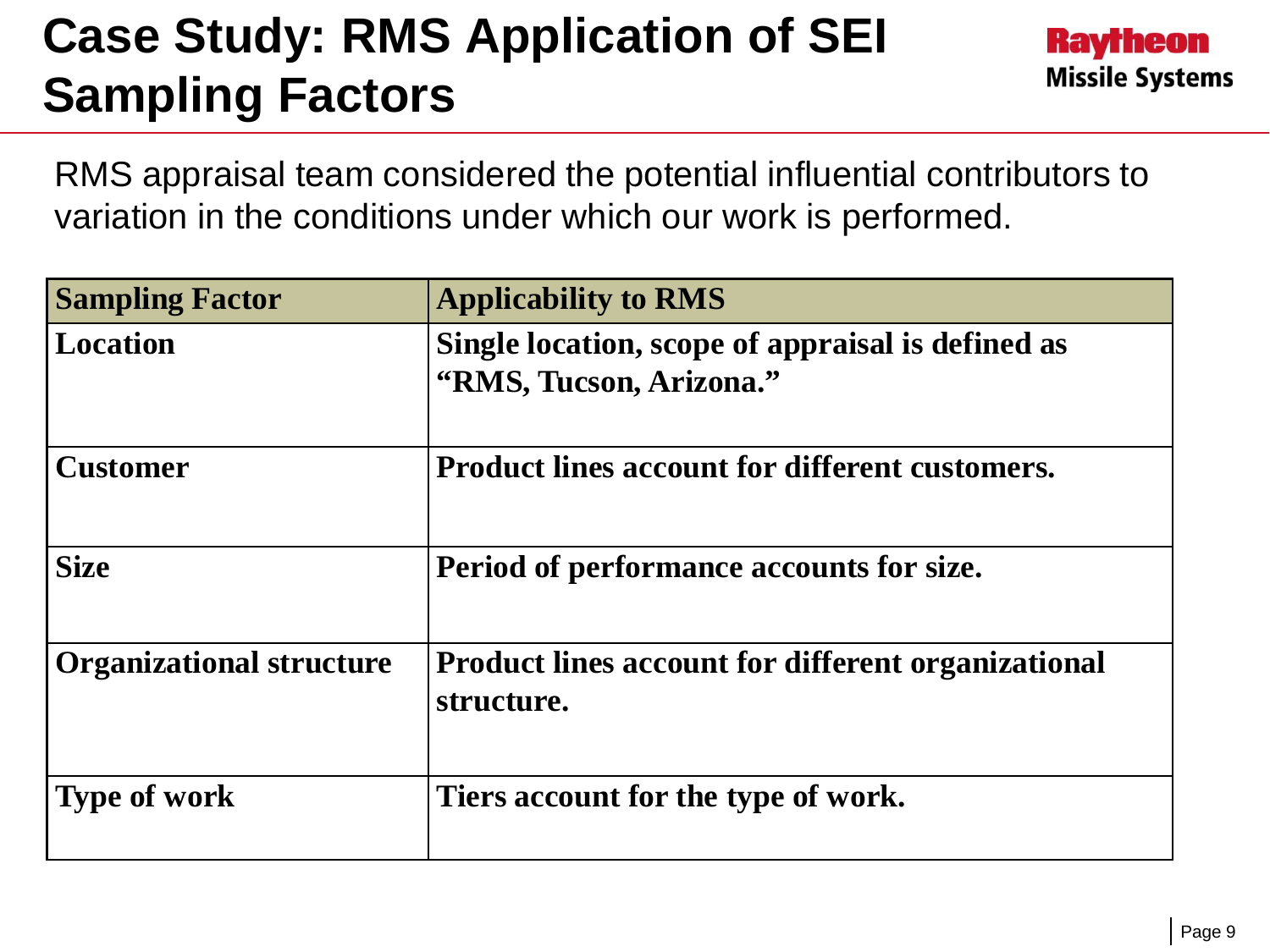## **Case Study: RMS Factor Analysis Summary**

- **All criteria which are within scope are subsumed by RMS** program tiers
	- RMS has defined "tiers" as categories of like programs based on their end use
- **The RMS appraisal team mapped sampling factors and** selected tiers as the critical factor used to attain the representative sample for RMS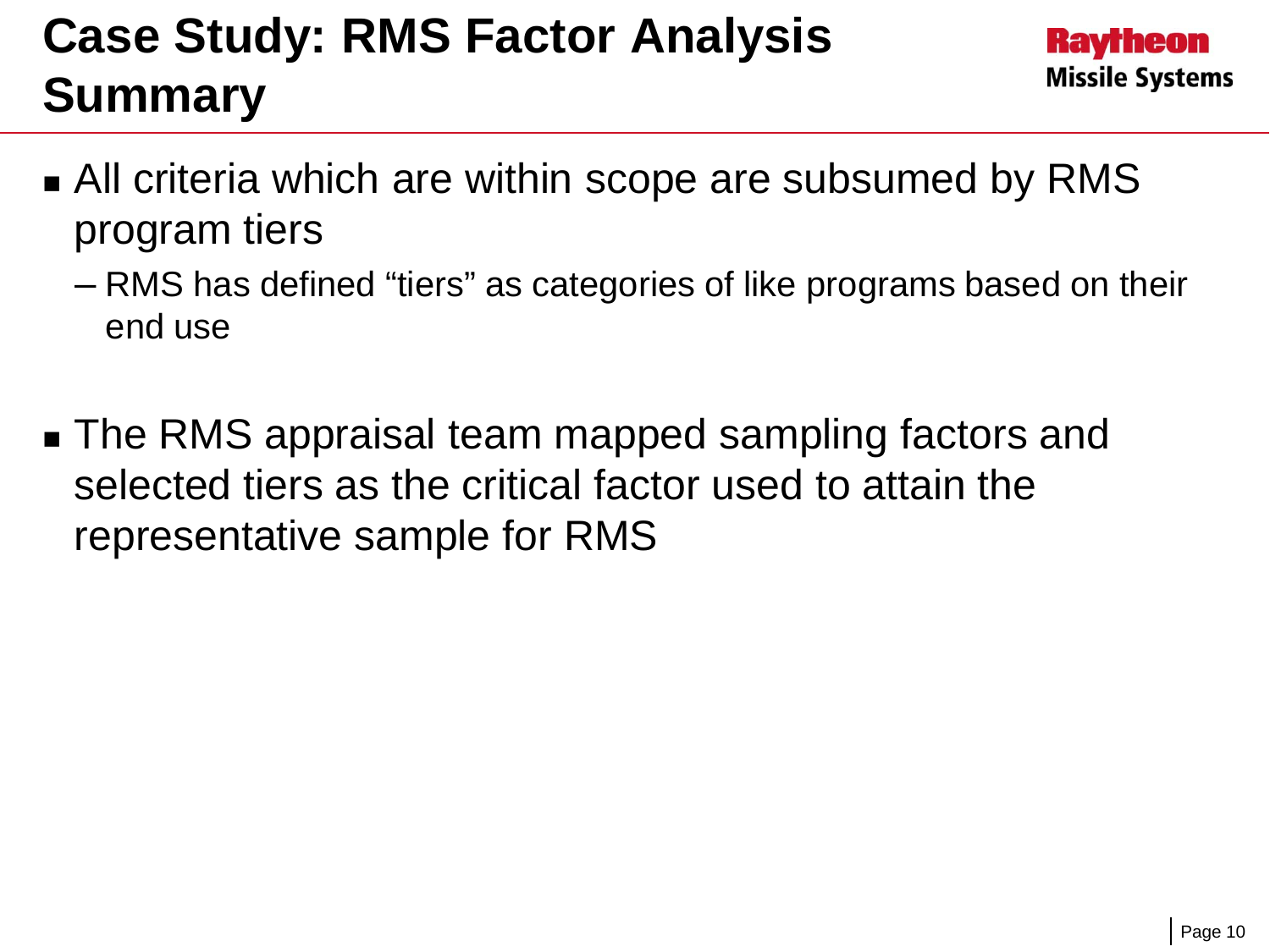#### **Kavrheon Missile Systems**

### **Observations and Experiences**

- Become familiar with the intent and details of the sampling algorithm
	- Examples and case studies helped us more than explanations
		- Some of our most applicable examples came from Services rather than Development
	- Always go back to the MDD explanations to understand what flexibility exists
- Version 1.3 will probably drive a change in your appraised set of instantiations
	- More diverse work and project / basic unit types can anticipate a more complex appraisal, or more separate appraisals
	- More consistent, homogenous organizations probably have a smaller appraisal burden using v1.3
- Support functions can reduce the appraisal burden
	- You must decide which support functions are appropriate to declare for your appraisal
		- Gain consensus with the appraisal team regarding the use of support functions in your appraisal
		- Invest early work to demonstrate support function appropriateness to save downstream work over the appraisal lifetime
	- You can still appraise support function disciplines the "traditional" way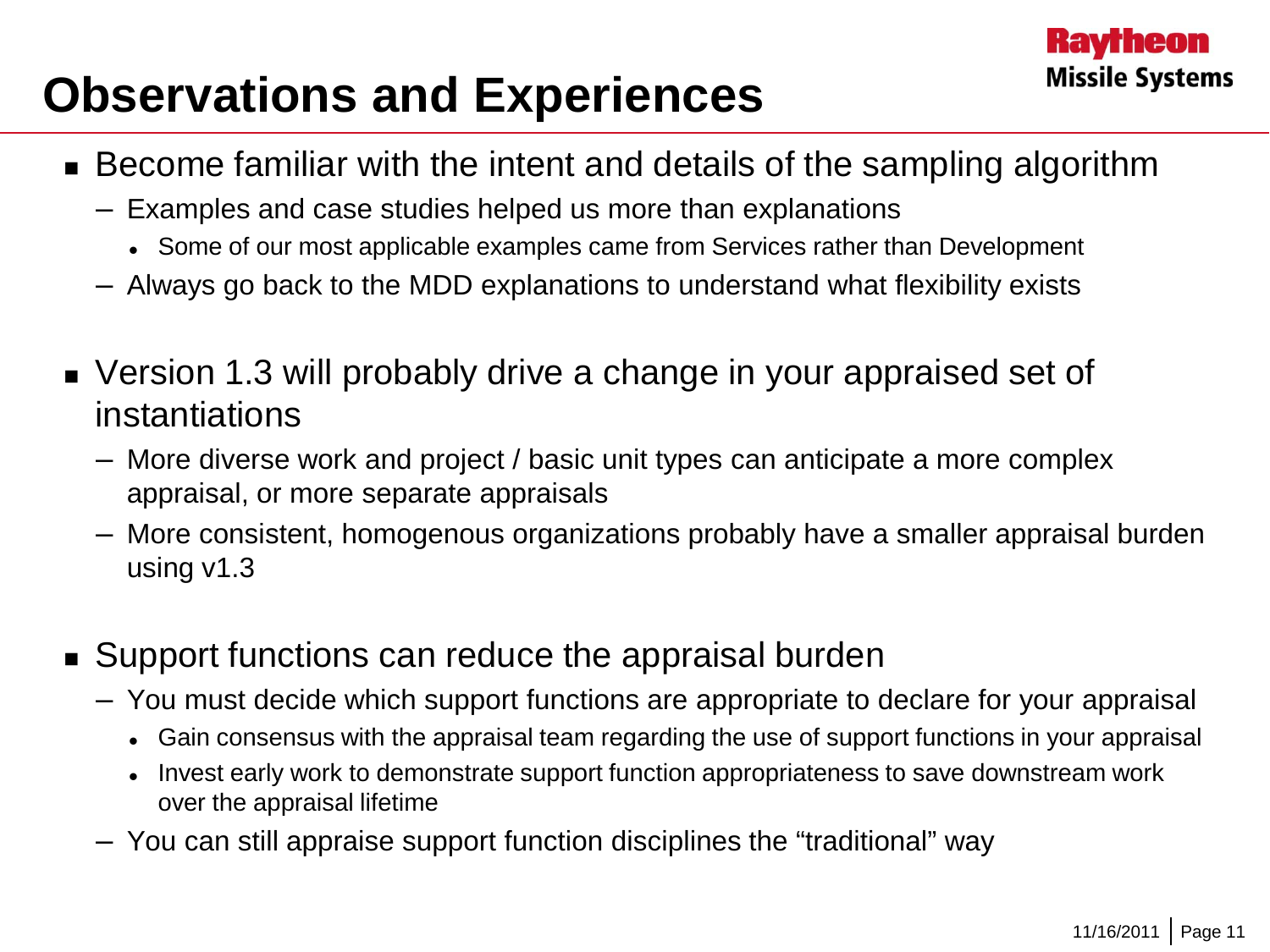

#### **Questions?**

 $3^{2}$